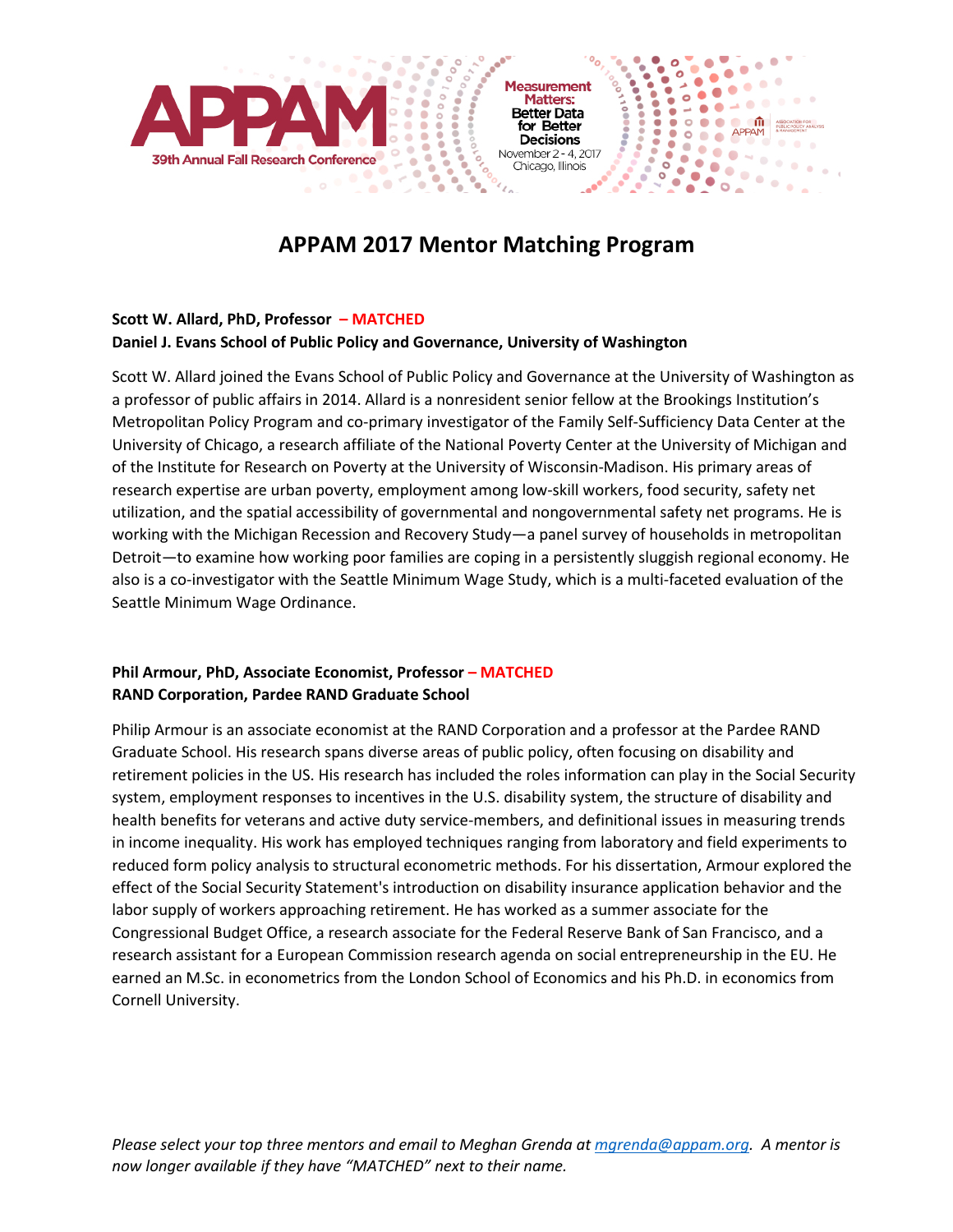

#### **Robert Bifulco, PhD, Professor of Public Administration and International Affairs – MATCHED The Maxwell School of Syracuse University**

Robert Bifulco is Professor of Public Administration at Syracuse University's Maxwell School of Citizenship and Public Affairs. His research has focused on the evaluation of educational policies including wholeschool reform, school accountability programs, charter schools, magnet schools and student assignment policies. He has prepared analyses of school finance issues and the design of state aid formulas for Governor M. Jodi Rell's Commission on Education Finance and for the plaintiffs in the Connecticut school finance case CCJEF v. Rell. His work has appeared in the American Economic Journal, the Journal of Policy Analysis and Management, Educational Evaluation and Policy Analysis, and Education Finance and Policy among other academic journals. Dr. Bifulco received his Ph.D. and M.P.A. in public administration from Syracuse University in 2001, along with an M.A. and B.A. in philosophy from Rice and Bucknell Universities, respectively.

#### **Trevor Brown, PhD, Dean – MATCHED**

#### **John Glen College of Public Affairs, The Ohio State University**

Trevor Brown conducts research and teaches on public management and administration, governance, government contracting, public private partnerships, and democracy and democratic transitions. Professor Brown received his Ph.D. in Public Policy and Political Science from the School of Public and Environmental Affairs and the Department of Political Science, Indiana University and a B.A. in Public Policy from Stanford University. He currently serves as the Dean of the John Glenn College of Public Affairs at The Ohio State University where he has been a faculty member since 2001. He previously held the position of Pasqual Maragall Chair Visiting Professor at the University of Barcelona's Department of Economic Policy and a Visiting Assistant Professor position in the School of Public and Environmental Affairs, Indiana University.

#### **Sarah Jane Brubaker, PhD, Associate Professor and Director – MATCHED L Douglas Wilder School of Government and Public Affairs, Virginia Commonwealth University**

Dr. Sarah Jane Brubaker is a qualitative sociologist whose research and teaching interests focus on the experiences of marginalized groups with formal institutions. More specifically, she has studied pregnant teens' experiences with the health care system, girls' experiences in the juvenile justice and social service systems, and sexual assault victims' and victim advocates' experiences with formal university and criminal justice systems. Her scholarship has been published in a number of outlets including Journal of Marriage and Family, Gender & Society, Feminist Criminology, Children, Youth and Environments, The Security Journal, Justice Research and Policy, and Youth Violence and Juvenile Justice. She has taught undergraduate and graduate courses on health and illness, gender and the body, sociological theory, gender violence, and more recently, a doctoral seminar in public policy. Dr. Brubaker directs the PhD program in Public Policy and Administration in the L. Douglas Wilder School of Government and Public Affairs at Virginia Commonwealth University.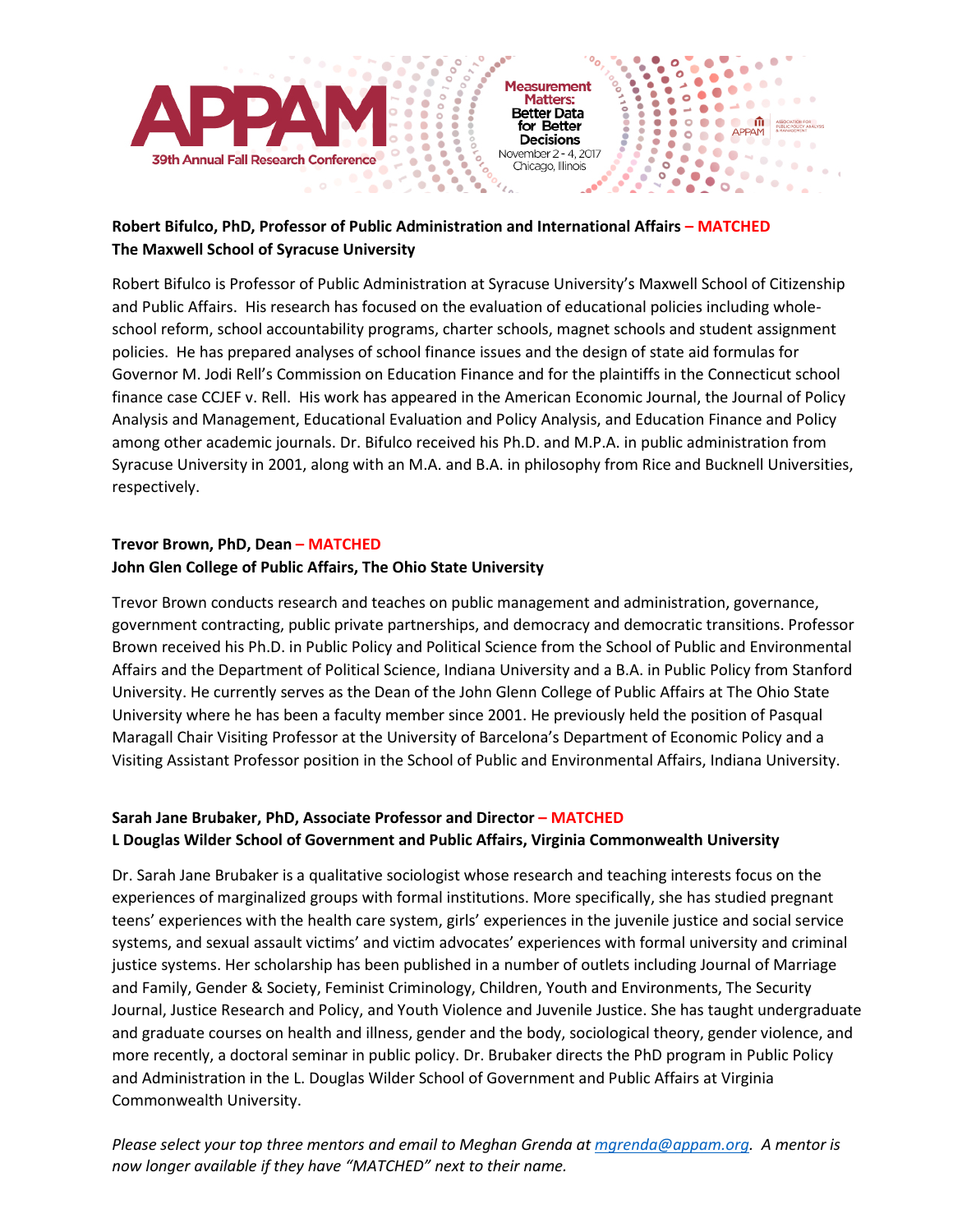

 $\bullet$ 

 $\ddot{\phantom{0}}$ 

 $\circ$ 

 $\ddot{\phantom{0}}$  $\bullet$ 

 $\bullet$ 

٠

÷

÷

 $\bullet$ 

 $\ddot{\cdot}$  $\bullet$ 

۰

ASSOCIATION P

 $-00 - 00$ 

**Septim** 

 $\circ$   $\overline{\bullet}$ 

 $\bullet$ 

٠

APPAM

33

### **Institute on Disability / UCED, University of New Hampshire**

As a research assistant professor at the University of New Hampshire's Institute on Disability, Dr. Debra Brucker uses national level survey data to measure the economic, health and social well-being of persons with disabilities. She has over 20 years of applied policy research experience and has held social and health policy research positions at academic institutions, research organizations, and state health and welfare agencies. She also has experience as a child protective worker and a psychiatric technician. Dr. Brucker's work has been published in numerous peer-reviewed journals including Social Science Quarterly, Journal of Behavioral Health Services and Research, and Journal of Disability Policy Studies. Dr. Brucker received a PhD in Urban Planning and Public Policy from Rutgers University and a MPA in Social Policy Analysis from the University of Delaware.

#### **Heather Campbell, PhD, Professor and Chair in the Department of Politics and Government Claremont Graduate University – MATCHED**

۰

 $\ddot{\bullet}$ 

 $\bullet$ 

ö

Heather Campbell is a full professor and Chair in the Department of Politics and Government at the Claremont Graduate University. Dr. Campbell is also Field Chair for Public Policy, and teach in the statistics and policy cores. Her PhD is in Public Policy Analysis, and has been a member of APPAM since the '90s. Dr. Campbell attended graduate school at Carnegie Mellon University's Heinz School, earning the MPhil and a PhD in Public Policy Analysis. Her dissertation was on telecommunications regulation, and focused on institutional design, in particular election versus appointment of public utility commissioners. Her first job was at Arizona State University's School of Public Affairs where she went from Assistant Professor to tenured Associate Professor to Director of the MPA to Director of Graduate Studies there. Currently her area of research focuses on environmental policy. Topics include household water-conservation, aviation noise and environmental justice (EJ), toxics release inventory facilities and EJ, and a series of papers using agent-based modeling (ABM) to analyze complex causes of—and policy solutions for—environmental injustice. In addition, I have coauthored two books on environmental policy.

#### **Jill Constantine, PhD, Senior Vice President & Managing Director, Human Services – MATCHED Mathematica Policy Research**

Jill Constantine is an expert in teacher compensation and quality, as well as access to college for lowincome students. She has led several large-scale studies of federal policy initiatives, applying technical expertise in random assignment study designs, matching procedures such as propensity scoring, and advanced statistical modeling. Constantine directed the What Works Clearinghouse (WWC) for the U.S. Department of Education from 2010-2014, also serving as deputy project director for several years. The WWC assesses the quality of thousands of studies of education curricula, practices, and policies, and then summarizes the findings of well-designed studies in reports for educators, policymakers, and the general public. At the core of the WWC is a set of rigorous standards for research design; the high quality studies that meet WWC standards have strong causal validity.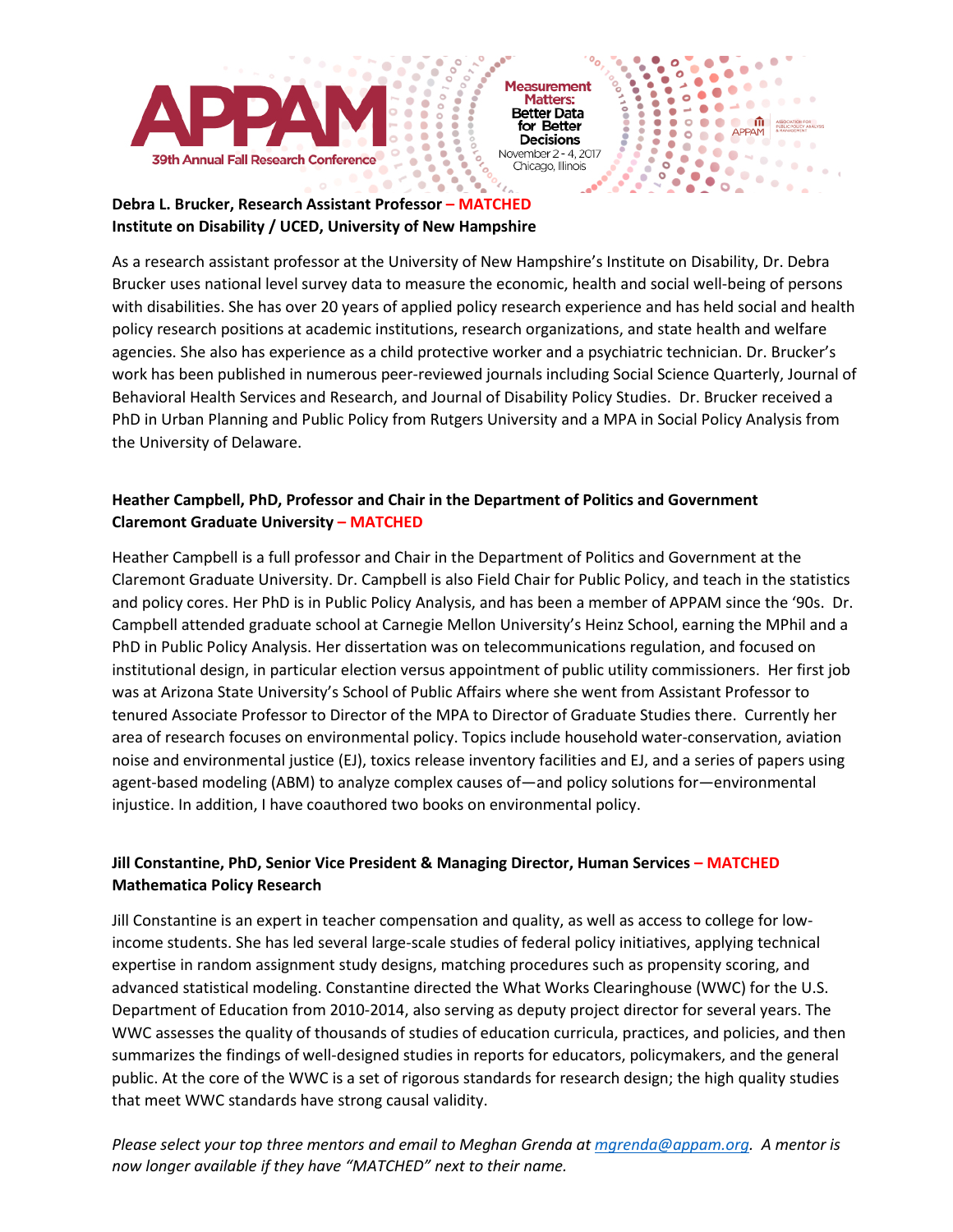

 $\bullet$ 

 $\circ$ 

 $\bullet$ 

 $\ddot{\phantom{0}}$  $\circ$ 

 $\bullet$ 

 $\ddot{\cdot}$  $\bullet$ 

> $\qquad \qquad \bullet$ ٠

 $\begin{array}{c} \bullet \\ \bullet \end{array}$ 

۰

۰

 $22.0000$ 

**PRODUCT** 

**110000** 

 $\bullet$ 

 $\bullet$ 

# Joseph J. Cordes, PhD, Professor of Economics, Public Policy, Public Administration, & International Affairs **Trachtenberg School of Public Policy & Public Administration, The George Washington University - MATCHED**

 $\begin{array}{c} \bullet\bullet\bullet\bullet\bullet\bullet\bullet'\circ\circ\\ \bullet\bullet\bullet\bullet\bullet\bullet\circ\circ\\ \circ\circ\bullet\bullet\bullet\bullet\bullet\circ\circ\\ \end{array}$ 

۵

 $\ddot{\phantom{0}}$ 

۰

Professor Joe Cordes joined the George Washington University faculty in 1975. He is Associate Director of the Trachtenberg School and Professor of Economics, Public Policy and Public Administration, and International Affairs. Dr. Cordes was a Brookings Economic Policy fellow in the Office of Tax Policy in the U.S. Department of the Treasury in 1980-81, and served as a senior economist on the Treasury's Tax Reform project in 1984. From 1989 to 1991 he was Deputy Assistant Director for Tax Analysis at the Congressional Budget Office. He was a Visiting Fellow at the Urban Institute in 1998-1999, and is currently an Associate Scholar in the Center on Nonprofits and Philanthropy at the Urban Institute.

#### **Michael Doonan, PhD, Associate Professor and MPP Program Director – MATCHED The Heller School for Social Policy and Management, Brandeis University**

Michael Doonan is an assistant professor at the Heller Graduate School at Brandeis University. He is the Executive Director of the Massachusetts Health Policy Forum, and Director of the Council for Health Care Economics and Policy. His Ph.D. from Brandeis is both in Political Science and Health Services Research. His research and publications focus on issues related to access to health care, Medicaid, SCHIP, federal/state relations, prescription drugs, public health and the economics of health system change.

Michael worked as program specialist for the Centers for Medicare and Medicaid Services (CMS), in the area of Medicaid managed care and state health care reform. He served as a member of President Clinton's Health Care Taskforce working primarily on the Low-Income and Working Families work group, and as a member of the Taskforce Speakers Bureau. Michael also worked as a fellow for the U.S. Senate Finance Committee as they considered national reform in 1994. He began his career as a legislative aide for Senator John Kerry where he worked on health and environmental issues.

#### **Sherry Glied, Dean, Robert F. Wagner School of Public Service – MATCHED New York University**

In 2013, Sherry Glied was named Dean of New York University's Robert F. Wagner Graduate School of Public Service. From 1989-2013, she was Professor of Health Policy and Management at Columbia University's Mailman School of Public Health. In June 2010, Glied was confirmed by the U.S. Senate as Assistant Secretary for Planning and Evaluation at HHS, and served in that capacity from July 2010 through August 2012. She had previously served as Senior Economist for health care and labor market policy on the President's Council of Economic Advisers in 1992-1993, under Presidents Bush and Clinton.

Glied's principal areas of research are in health policy reform and mental health care policy. Her book on health care reform, Chronic Condition, was published by Harvard University Press in January 1998. Glied holds a B.A. in economics from Yale University, an M.A. in economics from the University of Toronto, and a Ph.D. in economics from Harvard University.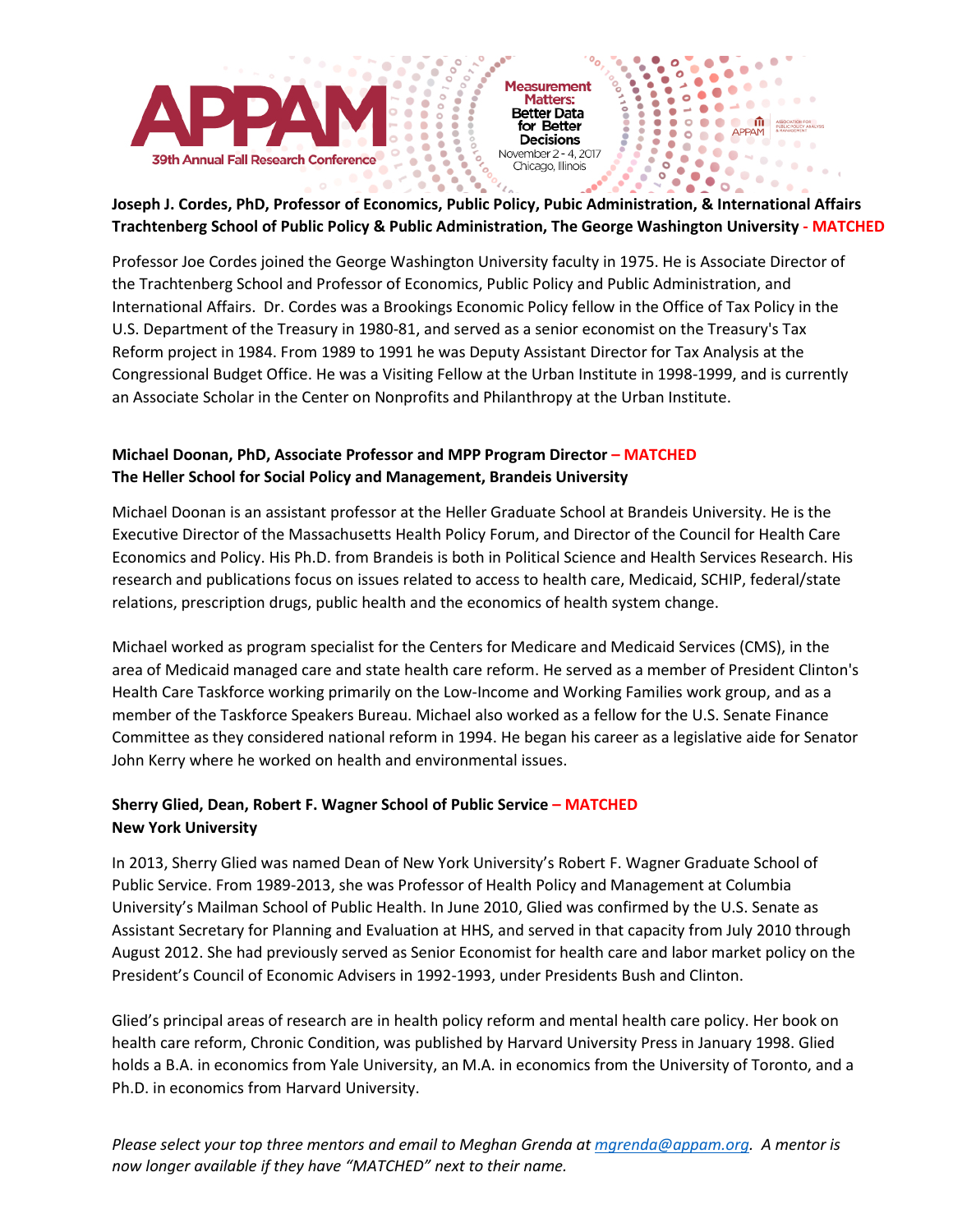

Chicago, Illinois

 $\frac{1}{2}$ 

۰

 $\ddot{\bullet}$ 

 $\bullet$ 

ö

 $\bullet$ 

°.  $\circ$ 

 $\bullet$ 

٠

۰

 $\bullet$ 

ASSOCIATION<br>PUBLIC POLIC

 $\blacksquare$ 

 $\bullet$  $\bullet$ 

 $-0.0 - 0.0$ 

#### **Ron Haskins, PhD, Senior Fellow – MATCHED Brookings Institution**

Ron Haskins is a Senior Fellow and holds the Cabot Family Chair in Economic Studies at the Brookings Institution, where he co-directs the Center on Children and Families. He is also a senior consultant at the Annie E. Casey Foundation and was the President of the Association for Public Policy Analysis and Management in 2016. Haskins is the co-author of Show Me the Evidence: Obama's Fight for Rigor and Evidence in Social Policy (2015) and the author of Work over Welfare: The Inside Story of the 1996 Welfare Reform Law (2006). Beginning in 1986, he spent 14 years on the staff of the House Ways and Means Committee and was subsequently appointed to be the Senior Advisor to President Bush for Welfare Policy. He and his colleague Isabel Sawhill were recently awarded the Moynihan Prize by the American Academy of Political and Social Science for being champions of the public good and advocates for public policy based on social science research. Haskins was recently appointed by Speaker Paul Ryan to co-chair the Evidence-Based Policymaking Commission.

#### **Gary Henry, PhD, Director & Patricia and Rodes Hart Professor of Public Policy and Education Peabody College at Vanderbilt University – MATCHED**

Gary T. Henry holds the Patricia and H. Rodes Hart Chair and serves as Professor of Public Policy and Education at Peabody College, Vanderbilt University. Henry specializes in education policy, educational evaluation, teacher quality research, and quantitative research methods. He has published extensively in top journals such as Science, Educational Researcher, Journal of Policy Analysis and Management, Education Finance and Policy, and Evaluation Review. Currently, his major educational research projects are the evaluation of North Carolina Transformation program; the evaluation of the Achievement School District, a part of Tennessee's First to the Top initiative; and the evaluation of the leadership pipeline in Hamilton County (Chattanooga, TN), Tennessee. Dr. Henry serves as panel chair for the Educational Systems and Broad Reform panel and previously served as a principal member of the Standing Committee for Systemic Reform, Institute of Education Sciences, U.S. Department of Education.

#### **Andrea Hetling, Associate Professor – MATCHED**

#### **Edward J. Bloustein School of Planning and Public Policy at Rutgers University**

Dr. Hetling's research interests are in the area of domestic social policies that target disadvantaged or marginalized groups. She is particularly interested in evaluating the implementation and outcomes of social programs designed to reduce poverty, inequality, and family violence. She has conducted quantitative and qualitative research on TANF time limits and diversion programs, the Family Violence Option, public opinion of welfare reform, and permanent supportive housing programs. Her work has appeared in various journals including Housing Policy Debate, the Journal of Social Policy, Social Science Quarterly, Social Service Review, and Violence Against Women.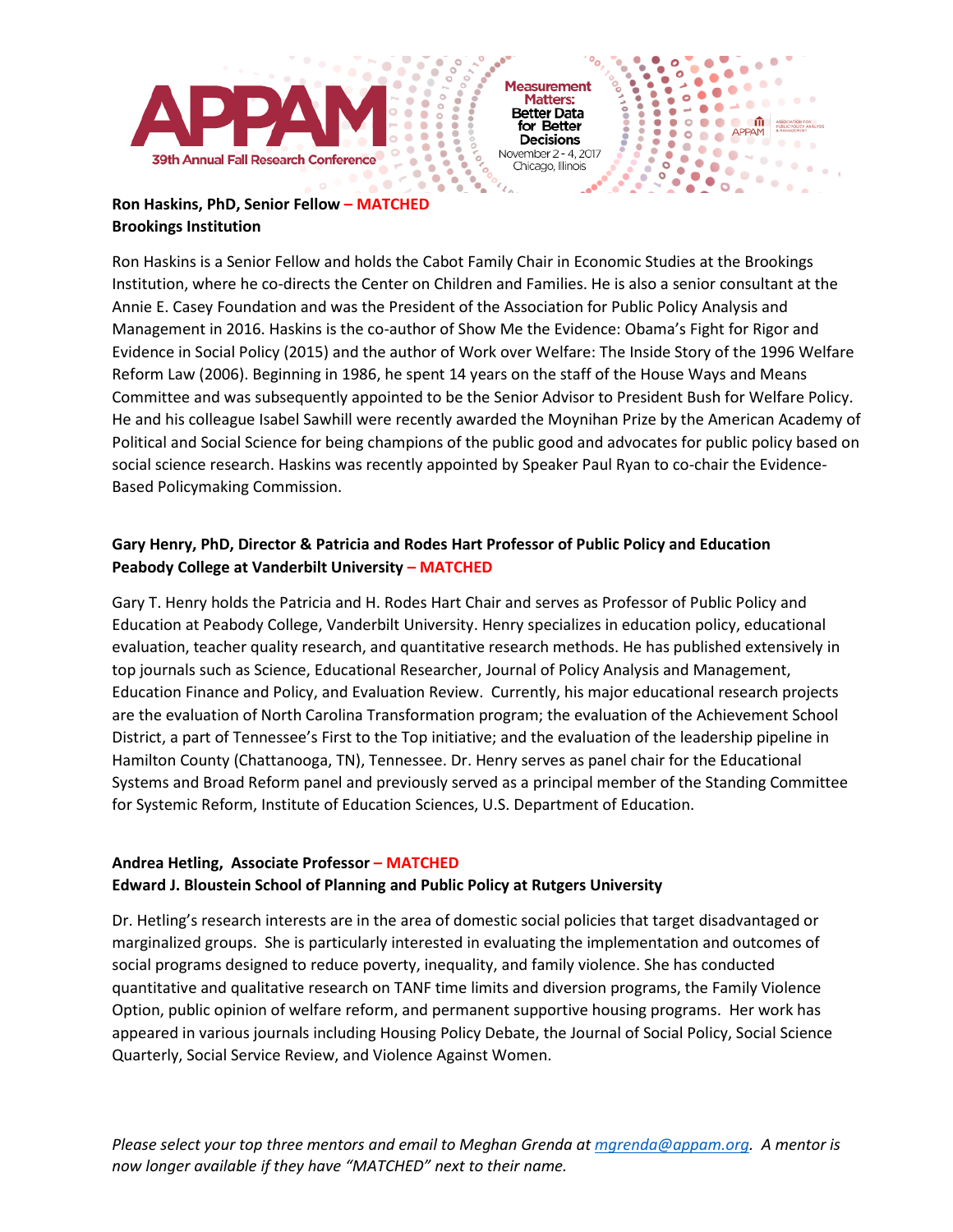

 $\bullet$ 

°.  $\circ$ 

 $\bullet$ 

٠

٠

 $\bullet$ ۰

 $-0.0 - 0.0$ 

 $\bullet$ 

ाति

۰

 $\bullet$ 

 $\bullet\circ\bullet\bullet\bullet$ 

**O O O APPAM** 

 $200$ 

ö

 $\bullet$ 

→  $\frac{1}{2}$ 

95

### **University of Texas at Dallas**

In the School of Economic, Political & Policy Sciences at the University of Texas at Dallas, Dr. Holmes is Professor and Head of two programs: 1) Political Science and 2) Public Policy and Political Economy. Her major area of research is political violence, terrorism, and political development with an emphasis on Latin America, especially Colombia and Peru. In addition to numerous journal articles, she is the author or editor of seven books, including Guns, Drugs and Development in Colombia, Terrorism and Democratic Stability Revisited, Latin American Democracy: Emerging Reality or Endangered Species?, and Immigration Judges and U.S. Asylum Policy. Her ongoing research is focused on four areas: the landscape ecology of conflict and post-conflict, the protection of critical infrastructures, urban quality of life, and the creation of real time event data on political and social events in Latin America.

 $\frac{1}{2}$ 

۰

 $10000007$ 

ö

 $\bullet$ 

#### **Michael Lovenheim, PhD, Associate Professor and Director of Graduate Studies – MATCHED Department of Policy Analysis and Management, Cornell University**

Michael Lovenheim is an Associate Professor in the Department of Policy Analysis and Management. His research is in public finance and labor economics, particularly focusing on the economics of education and issues in local taxation and regulation. His recent papers consider the role of housing wealth in the college enrollment decision, the effect of teacher incentive pay on student achievement, the effect of early retirement incentives for teachers on academic outcomes, the returns to higher education quality and to different majors, and the impact of product and nutrient specific taxes on consumer purchasing behavior and nutrition. Lovenheim received his PhD in Economics from the University of Michigan in 2007 and joined PAM in 2009 after two years as a Searle Freedom Trust Post-doctoral Fellow at the Stanford Institute for Economic Policy Research

#### **John MacDonald, PhD, Professor – MATCHED University of Pennsylvania**

Professor MacDonald focuses primarily on the study of crime and violence, race and ethnic disparities in criminal justice, and the effect of public policy responses on crime. In 2012 he received the David N. Kershaw Award from the Association for Public Policy Analysis and Management. The award honors scholars who under the age of 40 have made a distinguished contribution to the field of public policy analysis and management.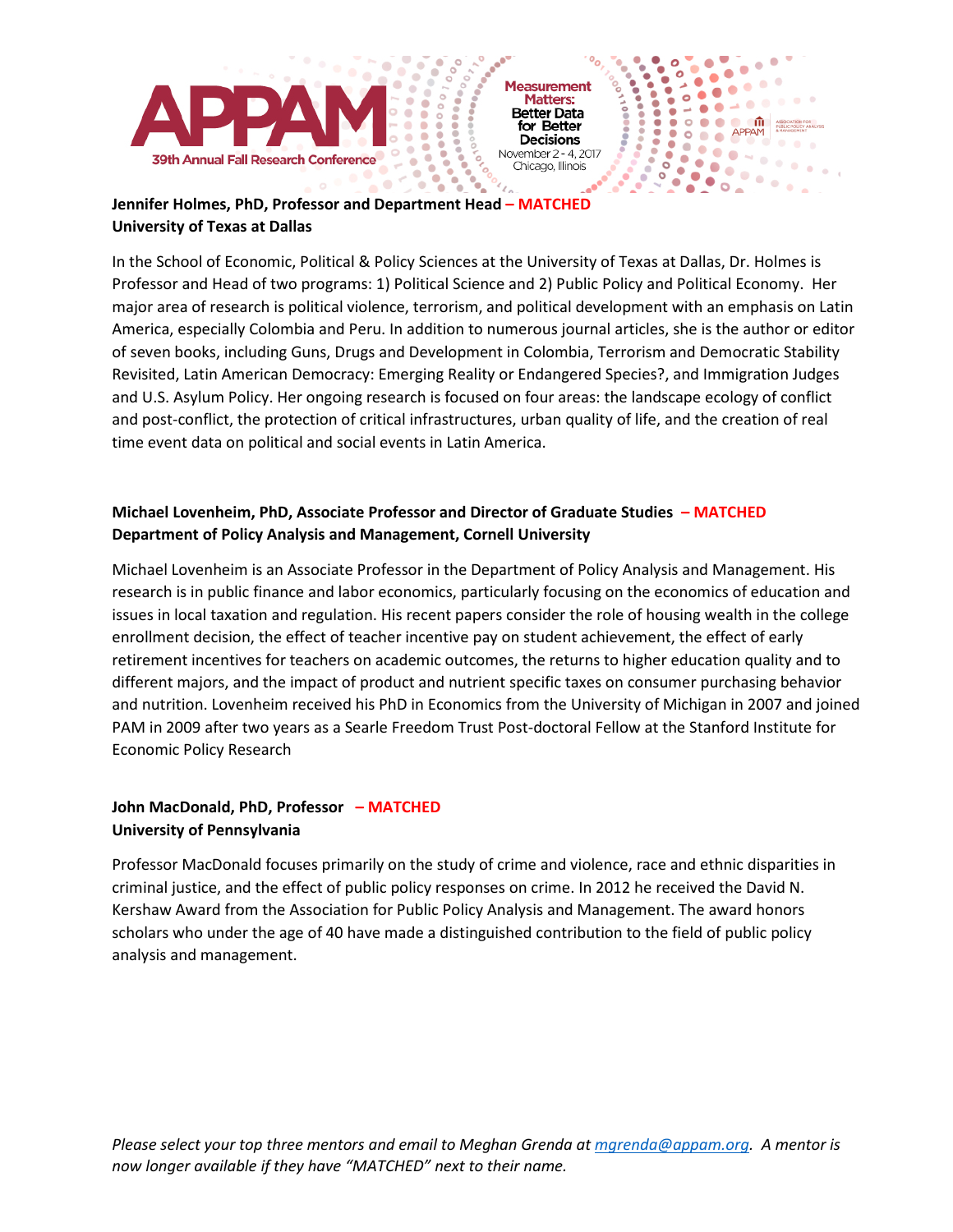

Chicago, Illinois

 $\bullet$ 

 $\ddot{\phantom{0}}$ 

 $\circ$ 

°.  $\circ$ 

 $\bullet$ 

٠

٠

÷

 $\bullet$ 

۸  $\frac{1}{2}$  ۰

 $\bullet$ ۰

 $\bullet$ 

 $\blacksquare$ 

ASSOCIATION<br>PUBLIC POLIC

 $\bullet$ 

 $-0.0 - 0.0$ 

**See 20** 

 $\circ$   $\overline{\bullet}$ 

APPAM

33

 $\bullet$  $\bullet$ 

#### **Dave Marcotte, PhD, Professor – MATCHED American University School of Public Affairs**

Dave E. Marcotte is Professor in the Dept. of Public Administration and Policy and Director of the Washington Institute for Public Affairs Research. His recent research focuses on determinants of achievement in K-12 education; the importance of cost on attainment in higher education; and interventions to improve attainment in STEM education.

 $\frac{1}{2}$ 

۰

 $\ddot{\phantom{0}}$ 

 $\bullet$ 

 $\bullet$ 

ö

#### **James Moore, Jr., PhD, Senior Vice President – MATCHED IMPAQ International**

Dr. James H. Moore, Jr. (Ph.D., Economics, Howard University) is an economist and results-oriented Senior Vice President at IMPAQ International with a strong record of overseeing and improving federal and state employment and statistics programs. Dr. Moore is recognized for his track record of achieving operational efficiency and deploying business models that result in cost savings, increased capacity and improved customer service within the areas of unemployment and temporary disability insurance programs, vocational rehabilitation services, and employment and training services delivered through the American Job Centers. Prior to IMPAQ, Dr. Moore served as the Deputy Assistant Secretary in the US Department of Labor's Office of the Assistance Secretary for Policy. While serving as the Deputy Assistant Secretary, Dr. Moore provided advice and assistance to the Secretary, Deputy Secretary, and Departmental leadership on matters of policy development, regulations, and legislation focused on improving the lives of workers, retirees and their families to include workplace safety and health, job training, equal pay, and women's labor issues.

#### **Jeryl Mumpower, PhD, Professor and Department Head of Public Service & Administration – MATCHED The Bush School of Government & Public Service, Texas A&M University**

Jeryl L. Mumpower joined the Bush School faculty as the director of the Master's in Public Service and Administration (MPSA) program. Mumpower came to the Bush School from the Nelson A. Rockefeller College of Public Affairs and Policy, State University of New York at Albany, where he was professor of public administration, public policy, public health, and information science and directed programs at both the master's and doctoral levels. During 2012 to 2015, Professor Mumpower served as the Division Director for the Division of Social and Economic Sciences at the US National Science Foundation. Professor Mumpower received his BA from the College of William and Mary and his PhD in social and quantitative psychology from the University of Colorado, Boulder. His research has addressed basic and applied topics in negotiation and bargaining, environmental policy, individual and group decision making processes, the use of scientific expertise in public policy making, and risk analysis and management.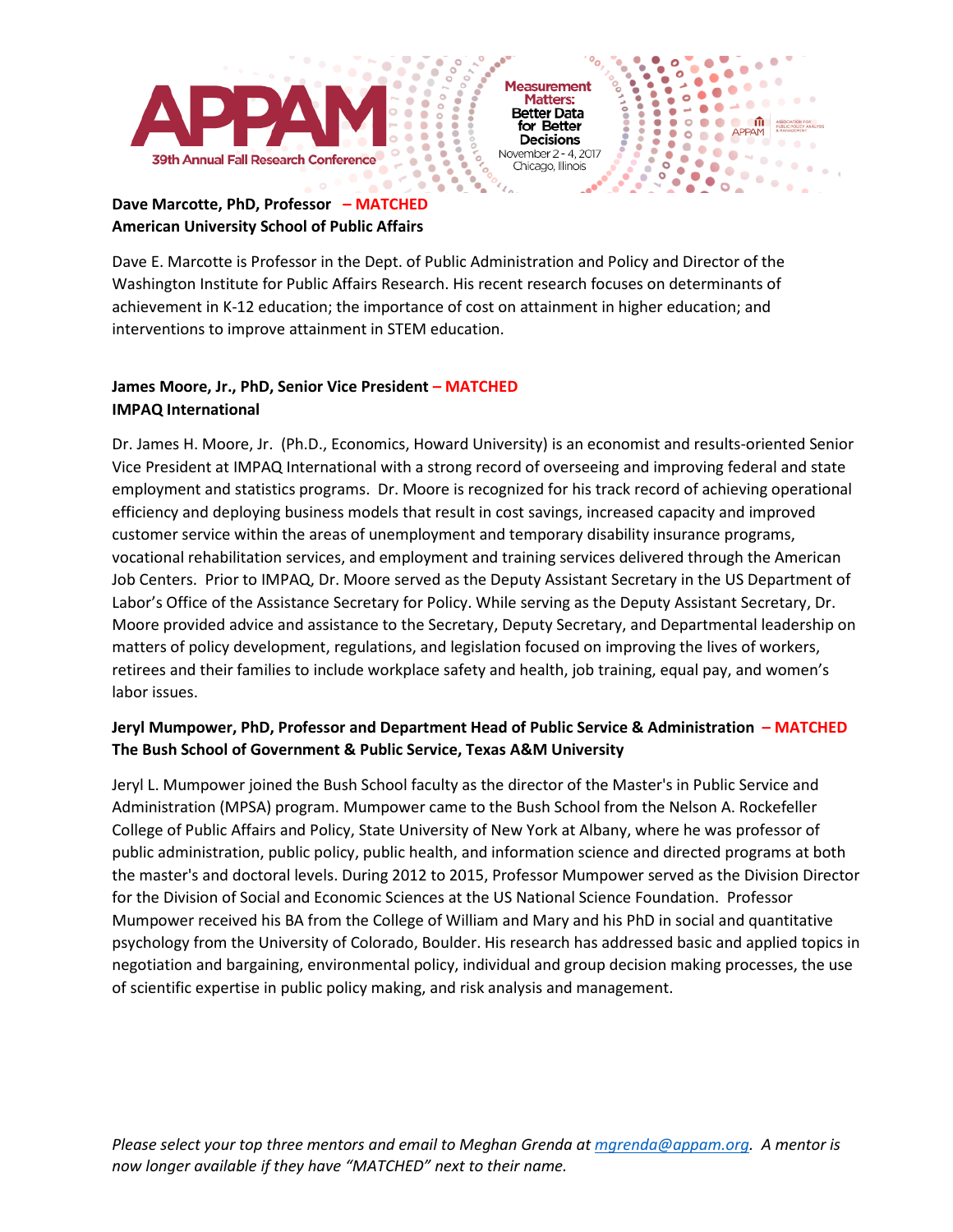

Chicago, Illinois

 $\bullet$ 

°.  $\circ$ 

 $\bullet$ 

 $\bullet$ 

۰

٠

ASSOCIATION P

 $\bullet$  $\bullet$ 

 $12.70 - 0.0$ 

APPAM

## **USC Sol Price School of Public Policy**

Juliet Musso, Ph.D., is an Associate Professor at the USC Sol Price School of Public Policy. She has expertise in federalism and urban political economy, with specific research interests in intergovernmental fiscal policy, state and local institutional reform, and collaborative governance. She has published on state budgeting and intergovernmental finance, the political economy of municipal incorporation, and neighborhood governance in the City of Los Angeles. Other current research topics include local government use of advanced telecommunications technologies and intergovernmental fiscal capacity in the Southern California region.

۰

 $\ddot{\phantom{0}}$  $\bullet$ 

۰

٠

۵

 $\bullet$ 

ö

 $\bullet$ 

#### **Samuel Myers, PhD, Director and Professor – MATCHED Hubert H. Humphrey School of Public Affairs, University of Minnesota**

Samuel L. Myers, Jr., is the Director and Professor, Roy Wilkins Center for Human Relations and Social Justice at the Hubert H. Humphrey School of Public Affairs, University of Minnesota. He is an often-cited Massachusetts Institute of Technology-trained economist who has published more than 100 studies on applied microeconomic and policy issues in leading economics and interdisciplinary journals and in books and monographs. Myers has been the principal investigator on major policy evaluations including a 2016 report on the effects of proposed increases in the minimum wage in Minneapolis; the "Responsible Banking Report" to the City of Minneapolis; and the Minnesota Department of Transportation FHWA and FTA DBE Goals Report for 2016-18 examining racial, ethnic and gender disparities in public procurement and contracting. Myers is a proud graduate of the Advanced Accelerated Academic program (A-Course) of Baltimore City College, a honors graduate of Morgan State University and MIT, where his Ph.D. dissertation adviser was Nobel-Laureate Robert M. Solow.

#### **Jennifer Owen, Policy Director – MATCHED Office of North Carolina Governor Roy Cooper**

Jenni Own was recently appointed Policy Director by North Carolina Governor Roy Cooper to serve in the office of the governor. She is also the Director of Policy Engagement and on the faculty of the Sanford School of Public Policy where she focuses on enhancing interaction among research, policy, and practice. In addition to teaching and advising undergraduates and graduate students, she directs the North Carolina Family Impact Seminar, a legislative education initiative, and co-directs the Duke University School Research Partnership. From 2003-2008, she was the PI for the Z. Smith Reynolds Foundation's Professional Development Initiative.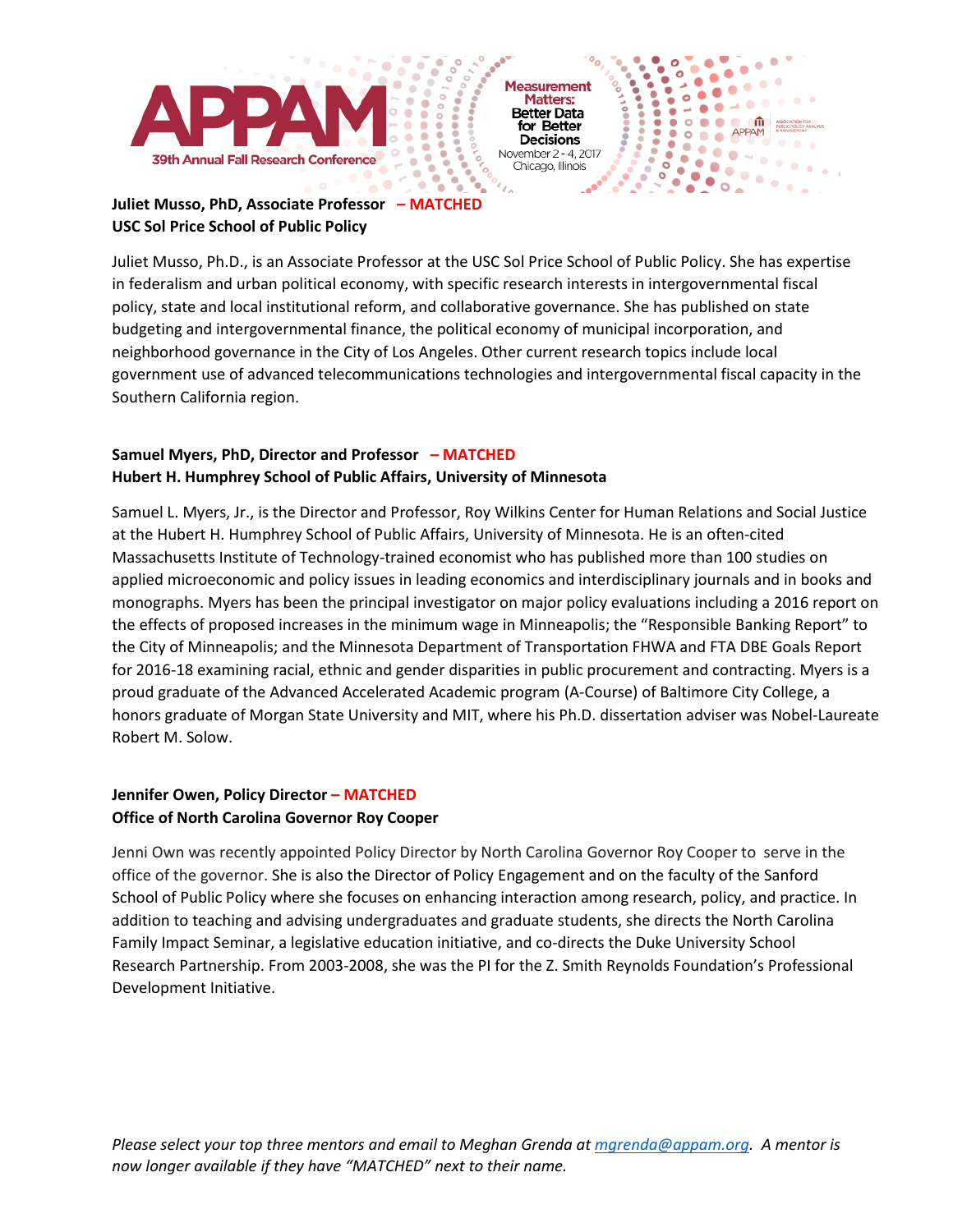

 $\bullet$ 

 $\ddot{\phantom{0}}$ 

°.  $\circ$ 

 $\bullet$ 

٠

۰

 $\bullet$ 

 $\overline{\circ}$ 

Йŏ.

۰

95  $\circ$ 

۰

 $\bullet$ 

 $\bullet$ 

٠

۰

ASSOCIATION F<br>PUBLIC POLICY

 $\bullet$  $\bullet$ 

 $-0.0 - 0.0$ 

**See 20** 

 $\circ$   $\overline{\bullet}$ 

APPAM

 $\bullet$ 

**Proposition** 

## **Indiana University, School of Public and Environmental Affairs**

Dr. Pirog received a B.A. and M.A. in Economics from Boston College in 1975 and a Ph.D. in Public Policy Analysis from the University of Pennsylvania in 1981. After the completion of her Ph.D., she taught in the Finance Department of the Wharton Business School at the University of Pennsylvania before joining the faculty in the School of Public and Environment Affairs at Indiana University in 1983 where she is the Rudy Professor of Public Policy Analysis. Dr. Pirog's current research focuses on the evaluation of government programs, the methodology of evaluation as well as the evaluation of various social welfare policies. Her interests in social welfare policies, poverty, and labor markets have led to several collaborations with the U.S. General Accounting Office, U.S. Department of Health and Human Services, the Brookings Institution, the Ford Foundation, and the Organization for Economic Cooperation and Development (OECD). She is a co-editor of Contemporary Economic Policy. She served as the Editor-in-Chief of the Journal of Policy Analysis and Management for a decade as well as the Series Editor of JPAM Classics (2004-2014).

 $\frac{1}{2}$ 

۰

 $\ddot{\bullet}$ 

ö

۵

 $\bullet$ 

#### **Keshia Pollack, PhD, Director, Institute for Health and Social Policy – MATCHED Johns Hopkins Bloomberg School of Public Health**

Dr. Pollack's research uses injury epidemiology and health impact assessment (HIA) to advance policies that create safe and healthy environments where people, particularly the most vulnerable, live, work, play, and travel. Her research focuses on identifying risk factors for, and strategies to prevent, injuries related to work, obesity, sports and recreation, physical activity, transportation, and the built environment. As part of her expertise in the built environment, she is leading the national Physical Activity Policy Research Network, which aims to advances policies and environments that promote safe opportunities for physical activity.

#### **Ross Rubenstein, PhD, Professor and Dan E. Sweat Distinguished Chair – MATCHED Georgia State University**

Ross Rubenstein is Professor and Dan E. Sweat Distinguished Chair in Educational and Community Policy in the Department of Public Management and Policy in the Andrew Young School of Policy Studies at Georgia State University. He was previously Professor of Public Administration and International Affairs in the Maxwell School at Syracuse University, where he served as Associate Dean and Chair of the Department of Public Administration and International Affairs from 2011-2015. Before moving to the Maxwell School, Professor Rubenstein was on the Andrew Young School faculty from 1997-2003. His research focuses on public finance and education policy, including funding equity and adequacy in education, merit and placebased college scholarship programs, and budgeting and resource allocation in school districts. He is on the editorial boards of the journals Education Finance and Policy and Public Budgeting and Finance. In 2012, Professor Rubenstein was elected a fellow of the National Academy of Public Administration.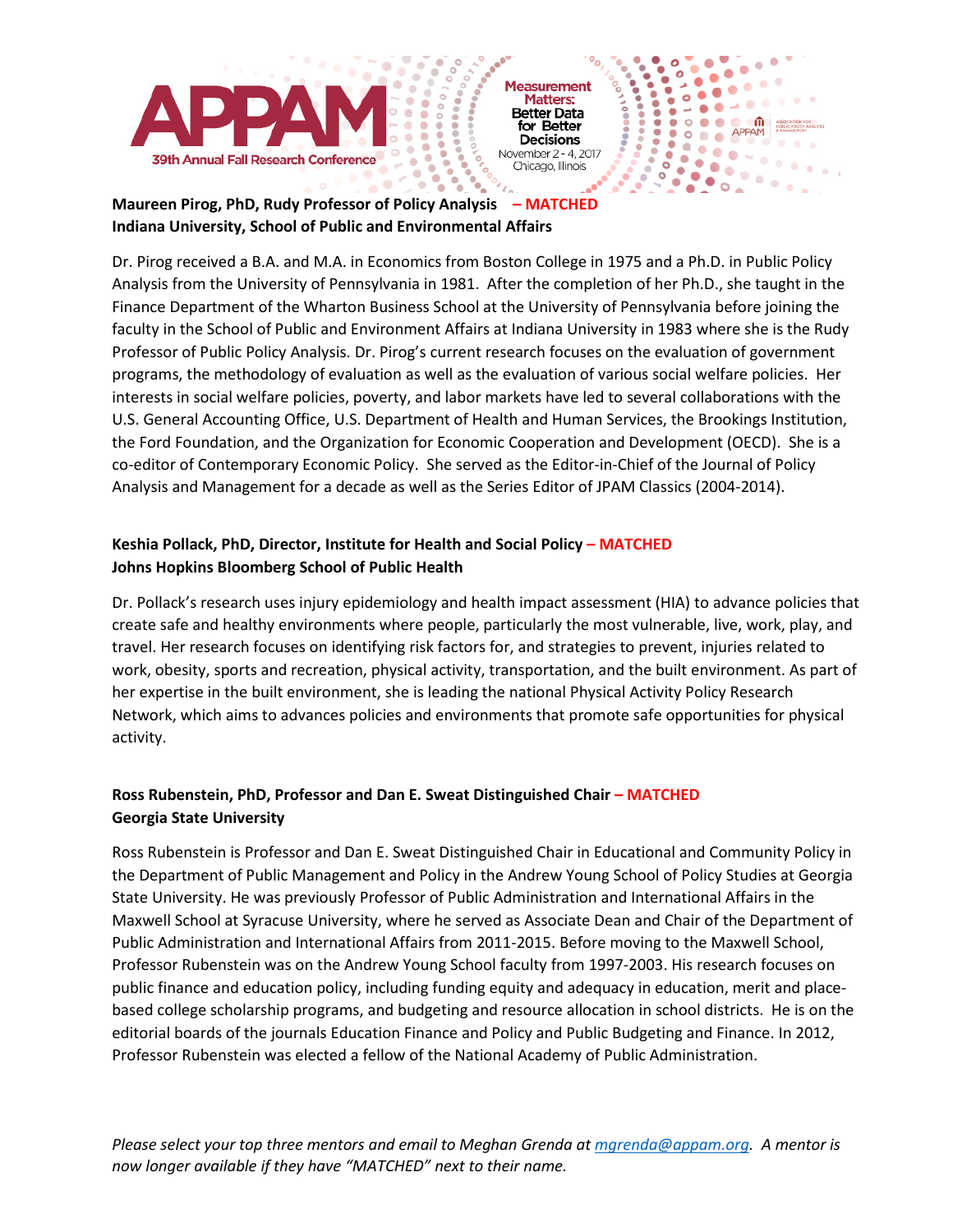

 $\bullet$ 

 $\ddot{\phantom{0}}$ 

 $\circ$ 

°.  $\circ$ 

 $\bullet$ 

٠

۰

 $\bullet$ 

۰

**Proposition**   $\ddot{\cdot}$  $\bullet$ 

۰

ASSOCIATION P

 $200 - 00$ 

**See 20** 

 $\circ$   $\overline{\bullet}$ 

۰

 $\blacksquare$ 

APPAM

 $\bullet$ 

#### **Matthias Ruth, PhD, Director and Professor – MATCHED Northeastern University**

Dr. Matthias Ruth is Professor at the School of Public Policy and Urban Affairs and at the Department of Civil and Environmental Engineering at Northeastern University. He serves as Director of the Policy School and the founding director of Northeastern's Resilient Cities Laboratory as well as the Urban Informatics program. Professor Ruth holds a Masters degree in Economics from the University of Heidelberg, Germany, and a PhD in Geography from the University of Illinois, where he also received training in engineering and biology. Prof. Ruth's research focuses on dynamic modeling of natural resource use, industrial and infrastructure systems analysis, and environmental economics and policy. His theoretical work heavily draws on concepts from engineering, economics and ecology, while his applied research utilizes methods of non-linear dynamic modeling as well as adaptive and anticipatory management. He is a founder of *Ecological Economics*, serves on the boards of numerous journals and scientific organizations, is a founding Editor-in-Chief of the journal *Urban Climate*, and collaborates extensively with scientists and policy makers worldwide.

#### **Jodi Sandfort, PhD, Associate Professor – MATCHED University of Minnesota, Humphrey School of Public Affairs**

Jodi Sandfort is Chair of the Leadership & Management Area and an Associate Professor at the University of Minnesota, Humphrey School of Public Affairs. Her research, teaching, and practice focus on improving the implementation of social policy, particularly those policies designed to support low- income children and their families. As a result, she works with and studies the leaders, organizations, and networks of public, private, and philanthropic organizations that develop and deliver social programs.

#### **Andrea Sarzynski, PhD, Assistant Professor – MATCHED University of Delaware School of Public Policy & Administration**

Andrea Sarzynski is an assistant professor at the University of Delaware's School of Public Policy & Administration and the Department of Geography. She has faculty affiliations with the Delaware Environmental Institute, the Disaster Research Center, and the Graduate Program in Water Science and Policy. Her research interests include urban governance, climate change policy, carbon footprints, urban land use and shrinking cities/suburbs, and renewable energy policy. Prior to joining the faculty at Delaware, she worked at the George Washington Institute of Public Policy (GWIPP), the Metropolitan Policy Program at the Brookings Institution, the Rochester Institute of Technology, the White House Council on Environmental Quality, and the environmental law practice at Sidley Austin. Andrea has a Ph.D. in public policy and public administration from The George Washington University and a B.S. in natural resources from Cornell University.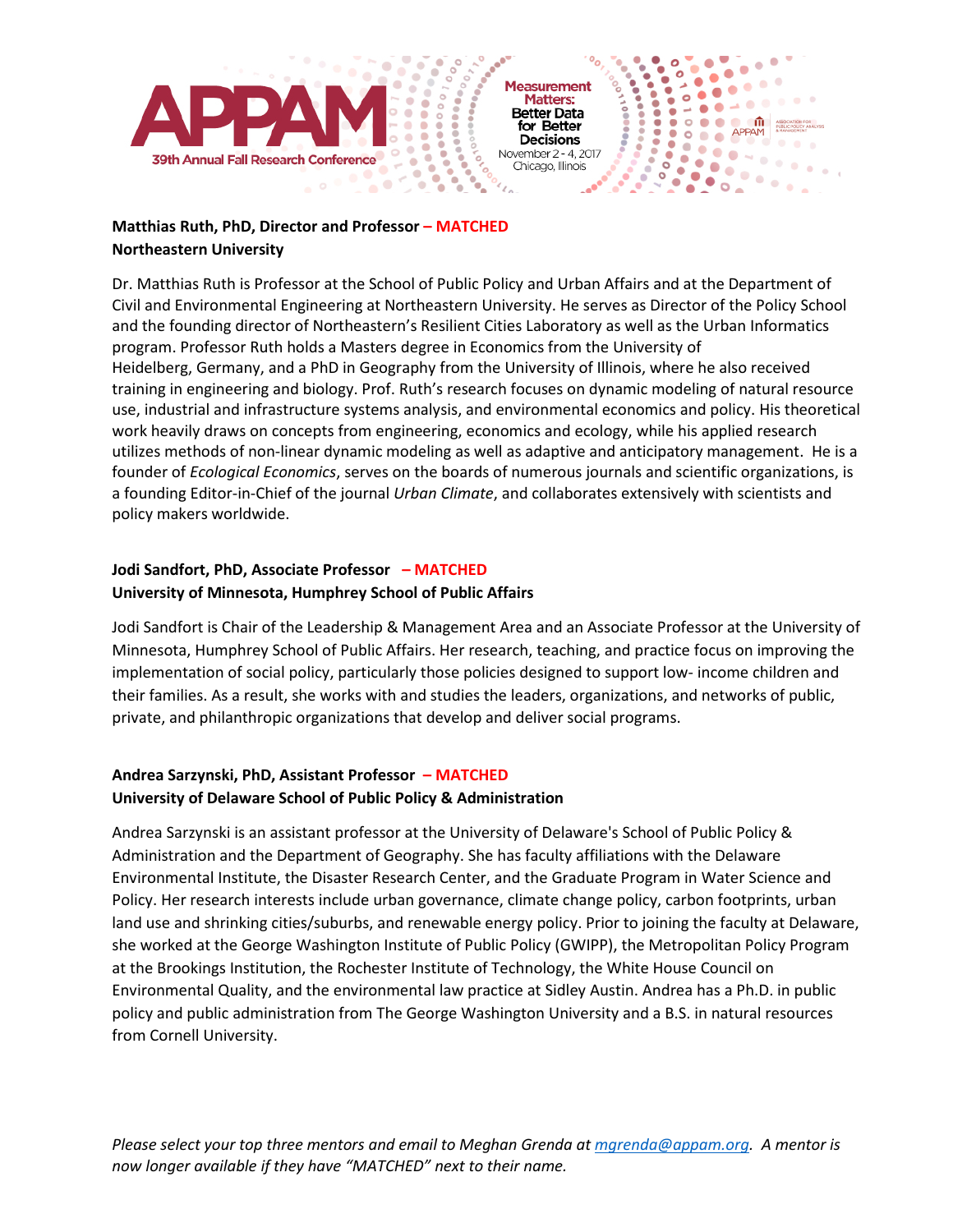

Chicago, Illinois

 $\bullet$ 

 $\ddot{\phantom{0}}$  $\bullet$ 

 $\bullet$ 

9ŏ

 $\bullet$ 

۰

**Processing**   $\ddot{\cdot}$  $\bullet$ 

۰

ASSOCIATION F<br>PUBLIC POUCY<br>& MANAZIPMEN

 $12.70 - 0.0$ 

APPAM

**Septim** 

 $\blacksquare$ 

٠

 $\bullet$ 

#### **Mike Shires, PhD, Associate Professor of Public Policy – MATCHED Pepperdine University**

۰

Dr. Michael Shires primary areas of teaching and research include state, regional and local policy; technology and democracy; higher education policy; strategic, political and organizational issues in public policy; and quantitative analysis. He serves as a consultant to local and state government on issues related to finance, education policy and governance. Before joining Pepperdine, Dr. Michael Shires was a research fellow at the Public Policy Institute of California and a doctoral fellow at RAND's Graduate School of Policy Studies, concentrating on domestic education policy, California fiscal policy, and international trade policy.

His works include: "Alternative Approaches to Funding Higher Education in California," "The Future of Public Undergraduate Education in California," and "The Redesign of Governance in Higher Education." His primary areas of teaching and research include state, regional, and local policy; technology and democracy; higher education policy; strategic, political, and organizational issues; and quantitative analysis.

#### **Robyne Stevenson, PhD, Interim Program Director – MATCHED University of Central Florida**

Dr. Stevenson is a life-long educator and advocate for urban equality. She has a Masters in Public Administration and a Doctorate in Urban Politics/Urban Planning. Her work both in publication and contract projects has centered on addressing issues of urban development, public policy, governance, and community building. She has taught at several universities serving as Department Chair and Director of Graduate Programs. Currently she is acting as Interim Director of the Doctoral Program in Public Affairs at the University of Central Florida, supporting their program focus on community problem solving. Robyne has been active in the issues of the community engagement and has engaged as an entrepreneur creating Community360 – a service program offering retreats, workshops, and summer programs around leadership and engagement for high school and college students as well as adult staff and educators. Most recently her scholarship has focused on neighborhood resilience, particularly in the face of gentrification and other land use changes, and how big data in cities and counties can help uncover trends in social disorganization.

#### **Leanna Stiefel, PhD, Professor of Economics and Director of Education & Social Policy Programs New York University, Robert F. Wagner Graduate School of Public Service – MATCHED**

Leanna Stiefel is an applied economist who studies K-12 education policy and issues. She is currently studying reforms of special education policy in New York City, reforms centered on creating small high schools, and the effects of housing instability and student mobility on academic performance. She received her Ph.D. in economics from the University of Wisconsin-Madison, her AB degree with high honors from the University of Michigan-Ann Arbor, and holds an Advanced Professional Certificate in Finance from New York University's Stern School of Business.